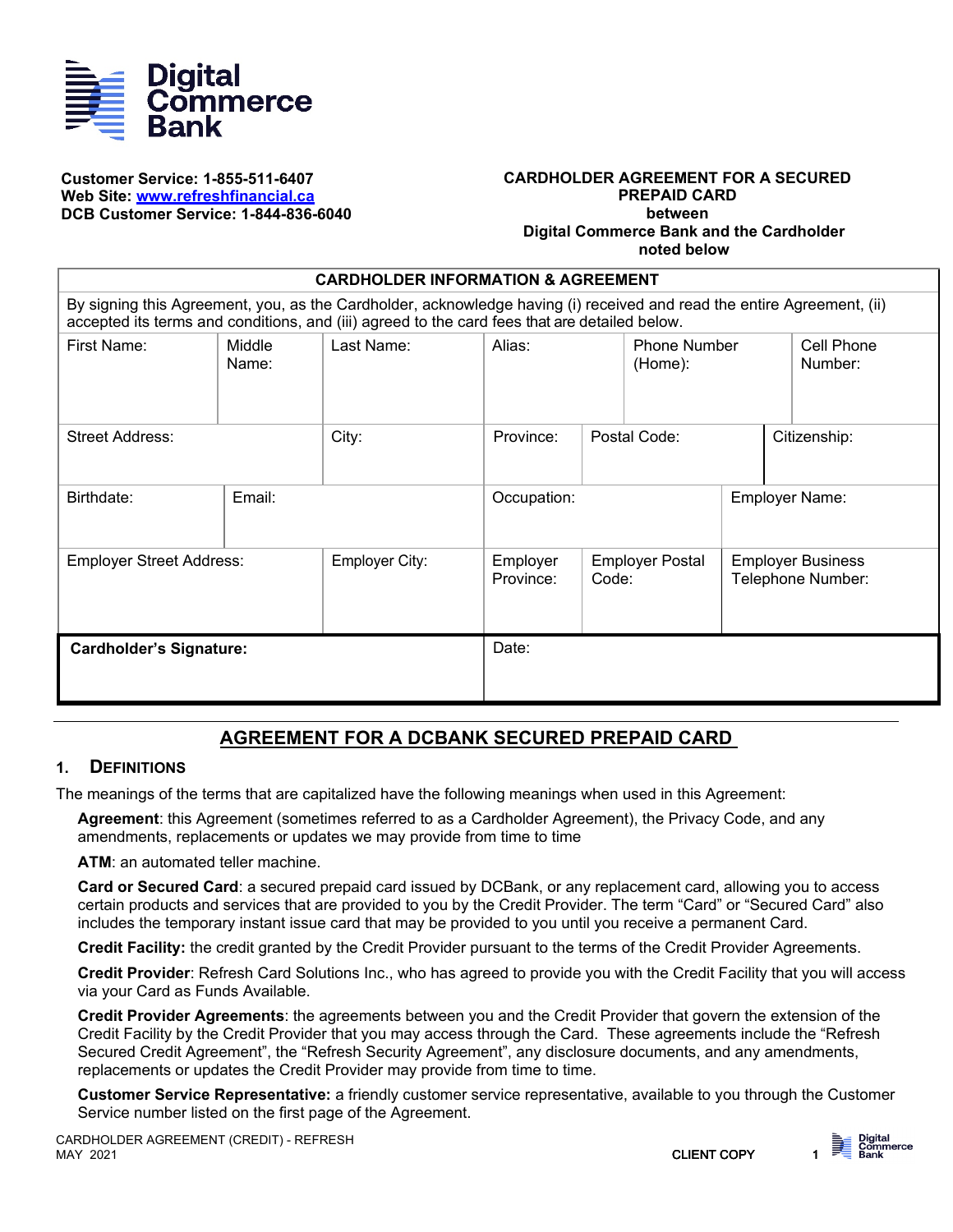**Funds Available**: the amount of credit granted by your Credit Provider under the Credit Facility less the total of all purchases, cash withdrawals, fees and other amounts that may be charged to the Card under this Agreement or that may be charged by your Credit Provider under the Credit Provider Agreements.

**Head of an International Organization**: (sometimes referred to as an HIO) is a person who is either (i) the head of an international organization established by the governments of states; or (ii) the head of an institution established by an international organization. An international organization is an organization set up by the governments of more than one country. If an organization was established by means of a formally signed agreement between the governments of more than one country, then the head of that organization is a HIO. The existence of these organizations is recognized by law in their member countries, but the organizations are not seen to be resident organizations of any one-member country.

**Politically Exposed Canadian Person**: a PEP (sometimes referred to as a Domestic PEP) in/from/related to Canada.

**Politically Exposed Foreign Person**: a PEP (sometimes referred to as a PEFP) in/from/related to a country outside of Canada.

**Politically Exposed Person**: (sometimes referred to as a PEP) is (A) any person who holds or has ever held one of the following offices or positions in or on behalf of a country: (1) a head of state or government, (2) a member of the executive council of government or member of a legislature, (3) a deputy minister (or equivalent), (4) an ambassador or an ambassador's attaché or counsellor, (5) a military general (or higher rank), (6) a president of a state owned company of bank, (7) a head of a government agency, (8) a judge, or (9) a leader or president of a political party in a legislature; or (B) any of the following family members of an individual described in (A)(1)-(9): (i) mother, (ii) father, (iii) spouse, (iv) common law partner, (v) spouse's or common law partner's mother or father, (vi) brother, (vii) sister, (viii) half- brother, or (ix) half-sister, (in all cases regardless of citizenship, residence status, or birth place).

**PIN: Personal Identification Number.** 

**POS Transaction**: a transaction where you access any Funds Available to purchase goods and services wherever the Card is accepted by a merchant or business.

**Privacy Code:** the DCBank privacy code, which may be updated from time to time.

**We, us, our, and DCBank**: Digital Commerce Bank or its agents.

**Website**: the Credit Provider's website, which is listed on the first page of this Agreement, which you may access for details on the transactions you made on your Card or to obtain a copy of the Cardholder Agreement.

| <b>CARD FEES</b>                        |                                         |                                                                                                                                                                                                                                                                                                                                                                                                                                                                                                                           |  |  |  |
|-----------------------------------------|-----------------------------------------|---------------------------------------------------------------------------------------------------------------------------------------------------------------------------------------------------------------------------------------------------------------------------------------------------------------------------------------------------------------------------------------------------------------------------------------------------------------------------------------------------------------------------|--|--|--|
| <b>Type of Fee</b>                      | <b>Transaction</b><br><b>Fee Amount</b> | <b>Details of Fee Charged</b>                                                                                                                                                                                                                                                                                                                                                                                                                                                                                             |  |  |  |
| <b>POS</b><br><b>Transaction</b><br>Fee | Free                                    | In Canada, USA and International (per transaction)                                                                                                                                                                                                                                                                                                                                                                                                                                                                        |  |  |  |
| <b>Bill Payment</b><br>Fee              | Free                                    | We will charge you the Bill Payment Fee for each instance where you utilize the<br>Card to conduct an on-line bill payment.                                                                                                                                                                                                                                                                                                                                                                                               |  |  |  |
| <b>ATM</b><br><b>Withdrawal Fee</b>     | Free                                    | Canadian, U.S., International (per transaction)                                                                                                                                                                                                                                                                                                                                                                                                                                                                           |  |  |  |
| <b>Administration</b><br>Fee            | 3.50<br>$\%$                            | For foreign currency transactions, we will charge you in Canadian currency if you<br>use your Card to make transactions in a foreign currency. We will convert the<br>transaction amount directly to Canadian dollars at the exchange rate in effect at the<br>time we post the transaction to your Card. When the transaction is posted to your<br>Card, in addition to the exchange rate, you will be charged an administration fee of<br>3.50% on the amount of the transaction for each foreign currency transaction. |  |  |  |
| <b>Overdraft Fee</b>                    | Free                                    | We will charge you the Overdraft Fee in each instance where you conduct a<br>transaction which results in a Negative balance on Funds Available on the Card.                                                                                                                                                                                                                                                                                                                                                              |  |  |  |
| <b>Charge Back</b><br>Fee               | Free                                    | We will charge you the Charge Back Fee in each instance where you report an<br>erroneous Card transaction and our investigation shows that it was not the fault of<br>the merchant or ATM operator.                                                                                                                                                                                                                                                                                                                       |  |  |  |
| <b>Decline Fee</b>                      | Free                                    | We will charge you the Decline Fee in each instance where a transaction you<br>initiate is declined by a merchant or ATM operator.                                                                                                                                                                                                                                                                                                                                                                                        |  |  |  |
| <b>Transaction</b><br><b>Record Fee</b> | Free                                    | We will charge you the Transaction Record Fee where you request a printed<br>version of your transaction records.                                                                                                                                                                                                                                                                                                                                                                                                         |  |  |  |

**You, your, and yours**: the Cardholder and any other person who uses the Card.

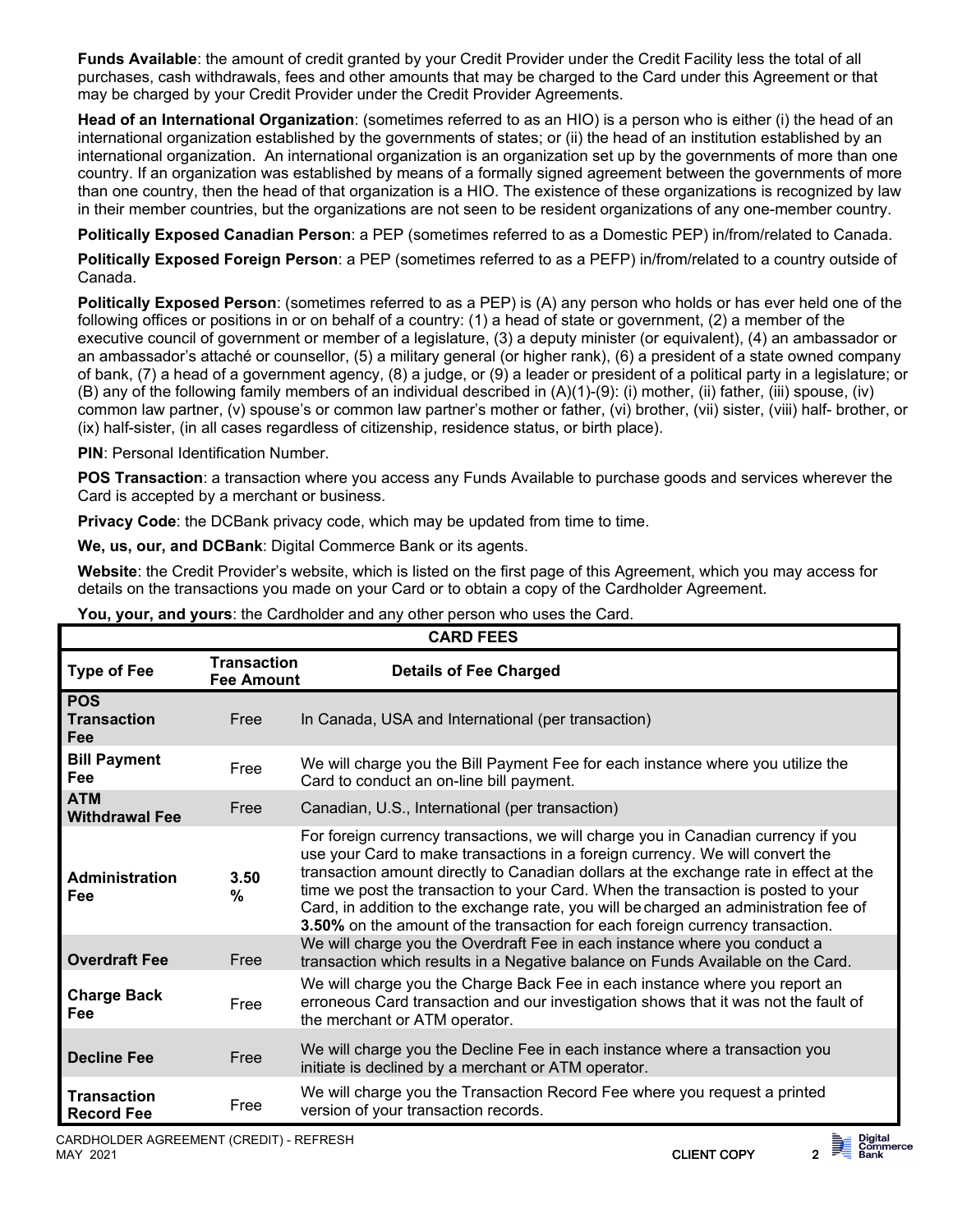# **2. ACCEPTANCE AND AGREEMENT TO TERMS AND CONDITIONS**

2.1 The Card is issued by DCBank. The Agreement is between you and DCBank and governs the use of the Card. You should keep a copy of this Agreement with your important records. The Agreement shall come into effect when we issue you a Card and when the Card is activated on its first use.

2.2 The Credit Provider will provide you with the Card. You must immediately, and before using the Card, sign the back of the Card. By signing, activating or using the Card you consent and are bound by the terms and conditions of this Agreement.

2.3 The Card issued by DCBank provides you with access to certain products and services provided by the Credit Provider. You agree that DCBank is not providing you with any credit or other lending services or charging any fees related to lending and that only the Credit Provider is providing you with a Credit Facility in connection with the Card. You also agree that DCBank is not responsible in any way for any matters pertaining to the security or credit granted under the Credit Provider Secured Credit Agreement and the Credit Provider Security Agreement. The Credit Facility which will be available on the Card are not on deposit with DCBank and do not establish a separate individual deposit account.

The Card is issued by Digital Commerce Bank. **TO AVOID PROBLEMS WHEN USING YOUR CARD, WE RECOMMEND THAT YOU DO NOT USE YOUR CARD IN THE SITUATIONS DESCRIBED IN SECTION 4.2 AND 4.3 OF THIS AGREEMENT.** The Card will allow you to access the Credit Facility. **DCBANK DOES NOT PROVIDE ANY LENDING NOR DO THEY CHARGE FOR ANY LOANS.** The terms and conditions applicable to the Credit Facility that is accessible through the Card are contained in the Credit Provider Agreements. DCBank is under no circumstances a party to the Credit Provider Agreements between you and the Credit Provider.

2.4 You may receive a temporary "instant issue" Card issued by DCBank. Subsequently, you may receive (to the address you provided) a permanent Card with your name on it. Once you receive and activate your Card, your temporary card will no longer be active.

# **3. OWNERSHIP OF THE CARD**

3.1 Your Card belongs to us and you cannot transfer it to anyone else without our consent. The Card is for your use alone and you must comply with the terms and conditions of this Agreement. You must return the Card immediately when we request it.

3.2 You are responsible for all authorized transactions initiated by use of your Card and for all losses as set out in Section 6 If you permit someone else to use your Card, you agree that we may refuse to authorize any transactions initiated by such person with your Card. However, if we authorize transactions by another person, we may treat such person as authorized by you to use your Card and you authorize us to debit the amount of such transactions from the Funds Available.

# **4. USING YOUR CARD**

4.1 **Your Card is a secured prepaid card**, which means that the Credit Provider must have provided you with the Credit Facility that is accessed via your Card. **Your card is not a credit card**. **We will only honour transactions up to the amount of the Credit Facility approved by the Credit Provider.** You must always make sure you have sufficient Funds Available to cover the transaction or have made arrangements with your Credit Provider.

4.2 Except as provided in Section 5.3 below, the transaction will likely be declined if the Funds Available on your Card are not sufficient to complete the transaction or purchase, including any associated fees and taxes. You can ask the merchant if they will accept a split tender transaction. This will enable you to use the amount up to the amount of Funds Available and cover the difference with another form of payment. Merchants are not obliged to accept split tender transactions.

4.3 Certain merchants may place a hold on the Funds Available by way of a pre-authorized charge. This may happen when you rent a car, reserve a hotel room or pay for gas at the pump. **You are able to use your Card in these situations, however, the amount of Funds Available will be reduced by the amount of the hold and, as a result, will not be available to you until the merchant releases the hold**. For this reason, we recommend that you do not use your Card in these situations. You can still use your Card to pay for these services when the transaction is completed. For example, you can use your Card when you return the rental car, when you check out of your hotel room, or when purchasing gas.

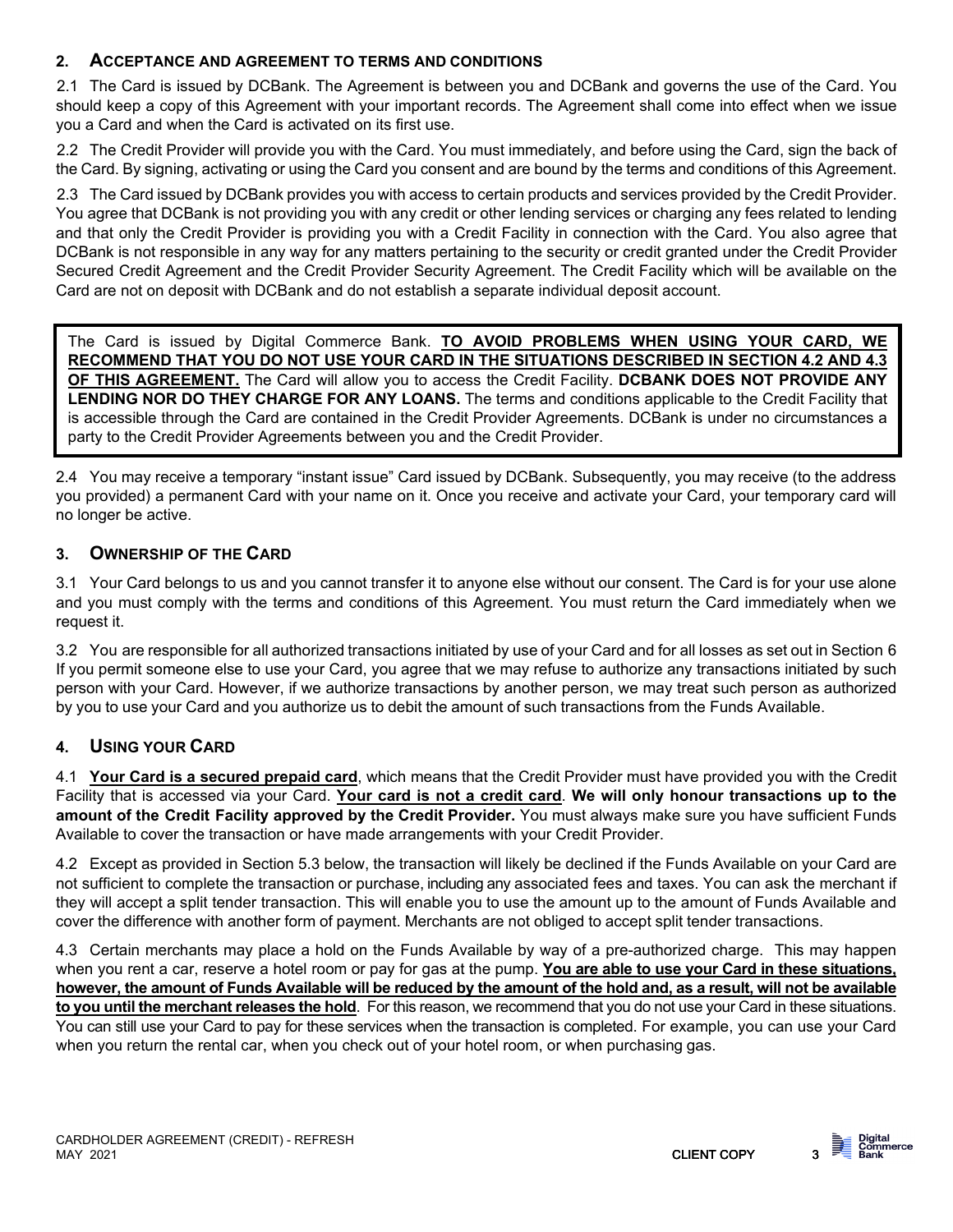4.4 The Funds Available do not earn interest and are not insured deposits under the Canada Deposit Insurance Corporation Act.

4.5 You may access any Funds Available to complete POS Transactions. The Card includes a PIN and can be used to access any Funds Available to obtain cash at ATMs displaying one of the card network logos or other acceptance marks that are on the Card. When you use the Card, the amount of the purchase plus any applicable fees and taxes for the POS Transaction or ATM transaction will be deducted from the Funds Available.

4.6 We may, in our sole discretion and at any time, restrict your ability to conduct an ATM transaction or otherwise modify your use permissions in an ATM Transaction, which may include limiting the amount of funds that you can withdraw in such ATM transaction.

4.7 You agree to comply with all laws and not to use the Card for any illegal transactions, including purchase of goods or services forbidden or not available to minors.

4.8 The Card will be valid and usable until the Funds Available are depleted or until the Card's expiry date. When your Card expires, you can obtain another Card by contacting DCBank or your Credit Provider. To add or increase the amount to your Credit Facility, you may make arrangements with your Credit Provider in accordance with the Credit Provider Agreements.

#### **5. FUNDS AVAILABLE ON THE CARD**

5.1 The maximum daily amount allowable for transactions on your Card is CDN \$10,000: \$7,500.00 for POS Transactions and \$2,500 for ATM cash withdrawals. The time before funds become available may vary.

5.2 The Funds Available will decrease each time you use your card for a transaction, or any time one of the fees identified in Section 7 are deducted.

5.3 Your Card can only be used if the Funds Available on your Card are sufficient to cover your transaction, including any associated fees and taxes. Otherwise, the transaction will in most cases be declined. However, if an authorization should occur for any amount over the amount of Funds Available, due to an offline transaction or for any other reason, you will owe the Credit Provider the amount above the Funds Available plus any fees or other charges that you have agreed to pursuant to the Credit Provider Agreements.

5.4 If you do not have any Funds Available and you attempt three transactions while the Card has insufficient Funds Available, we will disable the Card to prevent any further transactions until you have a positive balance of Funds Available.

5.5 You may obtain information about the Funds Available by calling a Customer Service Representative at the number listed on the first page of this Agreement. For details on the transactions you made on your Card or to obtain a copy of the Agreement you can access the Website listed on the first page of this Agreement. To access the DCBank information you will need your user ID and password or other online authentication as allowed by DCBank from time to time.

5.6 It is your responsibility to obtain a paper record of each POS Transaction or ATM transaction for which you use the Card and ensure that it is accurate. DCBank is not responsible for providing you with any transaction record or periodic statement. If you identify an error in any transaction record, you must address such error with the applicable merchant or ATM operator. Furthermore, you must notify a Customer Service Representative by contacting the number listed on the first page of this Agreement within **30 days** after the receipt is issued on which the problem or error appeared, failing which neither DCBank nor Credit Provider will have any responsibility to assist you to rectify the situation.

5.7 If you mistakenly receive cash or credit that belongs to DCBank, a merchant or other party, you agree to reimburse DCBank for any such error or allow DCBank to correct such error by adjusting the Funds Available.

**AS NOTED ABOVE, DCBANK DOES NOT PROVIDE ANY LENDING NOR DO THEY CHARGE FOR ANY LOANS. ALL MATTERS RELATING TO YOUR CREDIT PROVIDER INCLUDING, WITHOUT LIMITATION, YOUR CREDIT FACILITY SHOULD BE ADDRESSED DIRECTLY TO YOUR CREDIT PROVIDER**. **IN ACCORDANCE WITH THEIR INSTRUCTIONS FOUND IN THE CREDIT PROVIDER AGREEMENTS.**

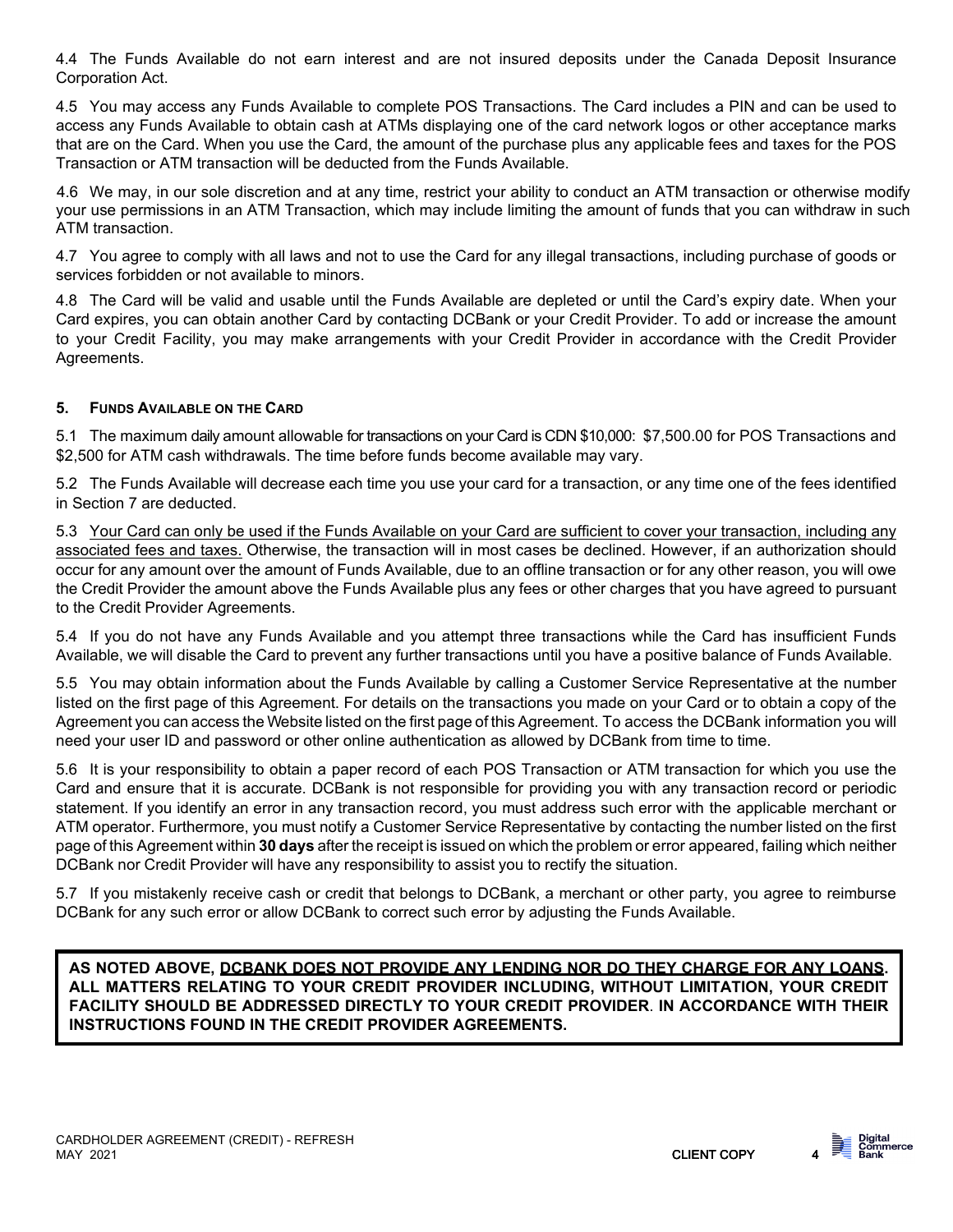## **6. YOUR RESPONSIBILITY FOR LOST, STOLEN OR MISUSED CARDS**

6.1 You must take reasonable care to safeguard your Card and your PIN against loss, theft or misuse. You must not allow any person other than a Cardholder to use the Card. If you authorize or permit someone else to use the Card and/or PIN, you will be liable for all resulting transactions and any fees and losses incurred, even if the other person was a minor or did

not comply with any limitations you placed on their use of the Card. You will be liable for all charges incurred in connection with the unauthorized use of your Card.

6.2 If you lose your Card, someone might be able to use the Card to access Funds Available. A Card can be used without a PIN to make purchases. You are solely responsible for the care and control of your Card and for maintaining the confidentiality of your PIN. You can safeguard your PIN by:

- a. Not voluntarily disclosing it to anyone, including friends or family members
- b. Keeping your PIN separate from your card
- c. Not choosing a PIN selected from easily accessible information such as your name, date of birth, telephone numbers, address or social insurance number.

6.3 You must notify a Customer Service Representative by telephone **within 24 hours** if you learn of the loss, theft or misuse of your Card, or if you know or suspect that someone else knows your PIN.

6.4 If someone uses your Card without your authorization, you will not be held responsible if:

- a. You did not contribute to the unauthorized use
- b. You used reasonable care to safeguard your Card and your PIN, and
- c. You notified Customer Service Representative by telephone **within 24 hours** after you learned of the loss, theft or misuse of your Card, or after you suspected that someone else knows your PIN.

If you do not meet the above conditions, you will be responsible for all the charges incurred in connection with the unauthorized use.

6.5 You agree to cooperate and help with any investigation that we conduct regarding the unauthorized use you reported before we will consider reimbursing you for any losses. This cooperation may include filing a report with law enforcement authorities.

6.6 If you report to us an erroneous Card transaction and our investigation reveals that it was not the fault of the merchant or ATM operator, we apply the Charge Back Fee described in the above Information Box to the FundsAvailable.

6.7 The toll-free number to call to notify a Customer Service Representative is listed on the first page of this Agreement. If you give a Customer Service Representative your name on the Card and the Card number, DCBank and/or the Credit Provider will refund any remaining Funds Available after we process all transactions that were completed before we had an opportunity to act on your information. You will be required to answer an identifying question drawn from your personal information. A replacement Card with any remaining Funds Available will be issued within **21 days** after you report the Card lost or stolen to ensure that all transactions have been processed properly.

# **7. FEES WE CHARGE**

7.1 Card fees are set out in the Card Fees information box on the second page of the Agreement and are also posted on the Website**.** You are aware that when using the Card, ATM operators and merchants may charge separate additional fees for their services.

7.2 The fees payable to DCBank in connection with access to the Card and listed in the information box found on page 2 of this Agreement and certain fees payable by you to your Credit Provider under your Credit Provider Agreements may be charged against the amount of Funds Available.

7.3 The fees payable by you to Credit Provider are provided in the Credit Provider Agreements and Credit Provider bears the responsibility for disclosure of such fees. DCBank is under no obligation to disclose such fees in the Agreement or otherwise.

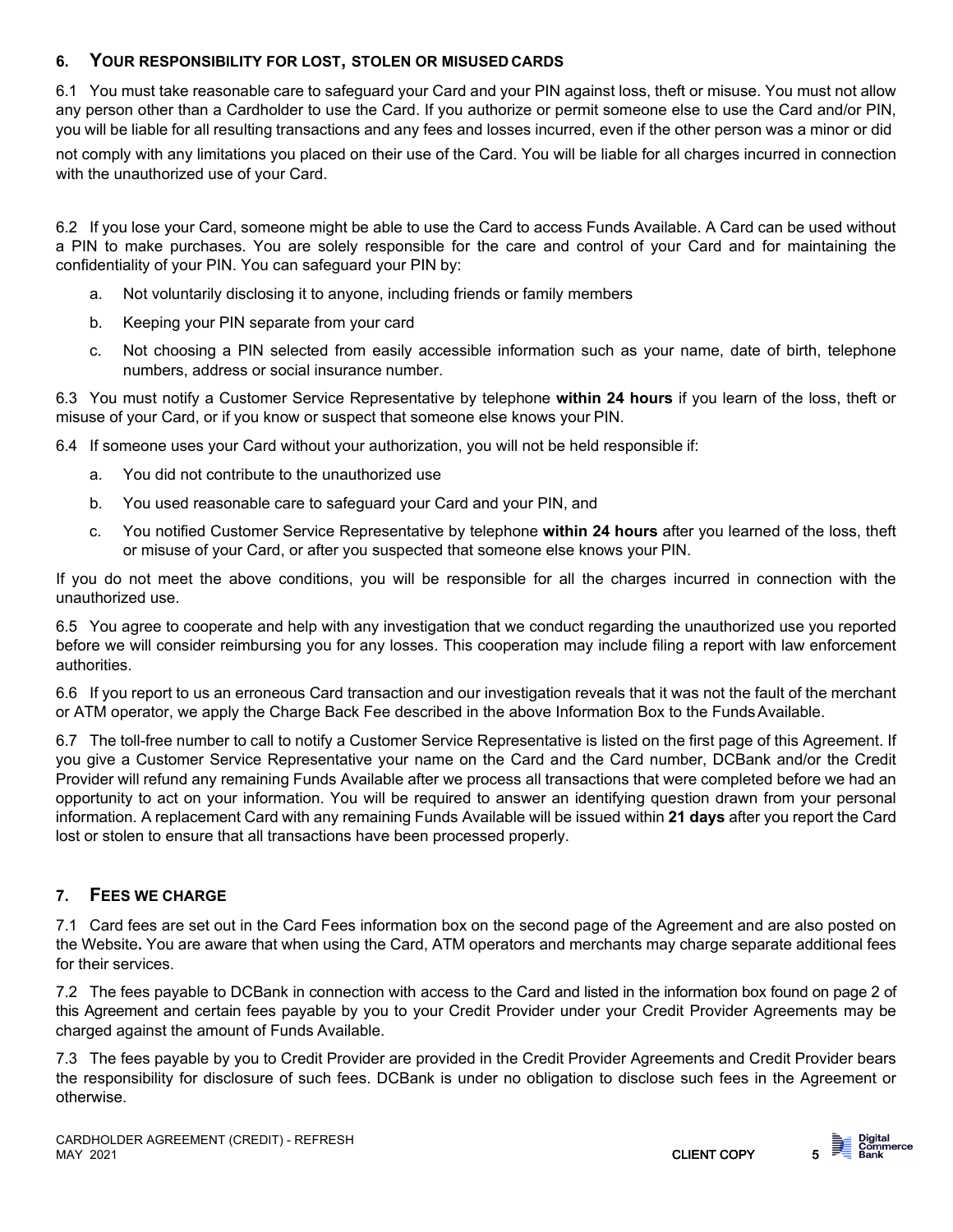# **8. CHANGES TO THIS AGREEMENT**

8.1 A current copy of the Agreement can be obtained on the Website at any time. We may propose to change any of the terms of this Agreement, either permanently or temporarily (including any fee(s) or amounts to be paid by you or Card features) or replace this Agreement with another agreement, at any time. If we make a change to the Agreement, we will let you know by sending a notice to the most recent address we have for you at least **30 days** in advance and by posting a notice on the **Website at least 60 days in advance of the change**.

8.2 The Agreement shall come into effect when we issue you a card and when your Card is activated on its first use.

8.3 We may make any other change to the Agreement in order to comply with any governmental, provincial, or federal laws or regulations governing the Card or for any other reasons we may see fit by posting a notice on the Website.

8.4 Any changes will become effective on the date shown on the notice.

8.5 You may refuse the amendment by terminating the Agreement in the manner provided in Section 10.4 without cost, penalty or cancellation fees by notifying us within **30 days** of the effective date of the change.

8.6 Using your Card after the effective date of the change means that you agree to the changes, including any increase in fees. If you do not agree to any change of this Agreement, you agree to immediately stop using the Card, return the Card to the Credit Provider and notify DCBank that you are terminating this Agreement.

8.7 You may update your contact information by calling the Customer Service Representative **toll-free at the number listed on the first page of this Agreement**. By use of your Card after the effective date of the new or increased fees, you agree to the new schedule of service and fees.

## **9. FOREIGN CURRENCY TRANSACTIONS**

9.1 Your Card is in Canadian currency. We convert transactions made in a foreign currency to Canadian dollars. If you make a purchase with the Card in a currency other than Canadian currency, you authorize us to convert the amount of such transaction to Canadian currency based on the rate charged by the card network (Visa or MasterCard) on the day we process the transaction, plus the Administration Fee identified in the Fee Box above.

9.2 We will also convert credits (e.g. refunds or returns) in a foreign currency to Canadian currency based on the rate charged by the network (Visa, MasterCard, Cirrus or Plus) on the day we process the credit, and charge the Administration Fee identified in the Fee Box above.

9.3 Our refund exchange rate may not be the same as the rate that was in effect on the date the transaction was refunded. The difference between our purchase exchange rate and our refund exchange rate means that the amount credited to your Card for a refund of a foreign currency transaction will in most cases be less than the original amount charged to your Card for the transaction.

# **10. CANCELLATION**

10.1 In provinces and territories other than Quebec, we may at any time, without notice, do any of the following:

- a. cancel any Card on the account
- b. cancel your rights and privileges related to yourCard
- c. require you to immediately return all your Cards tous

10.2 In Quebec, even if you are not in default under this Agreement, we may terminate the Agreement at any time, upon **60 days** written notice to you.

10.3 If we cancel your card, withdraw your rights and privileges:

- a. We may seize your Cards;
- b. You may not use your Card;

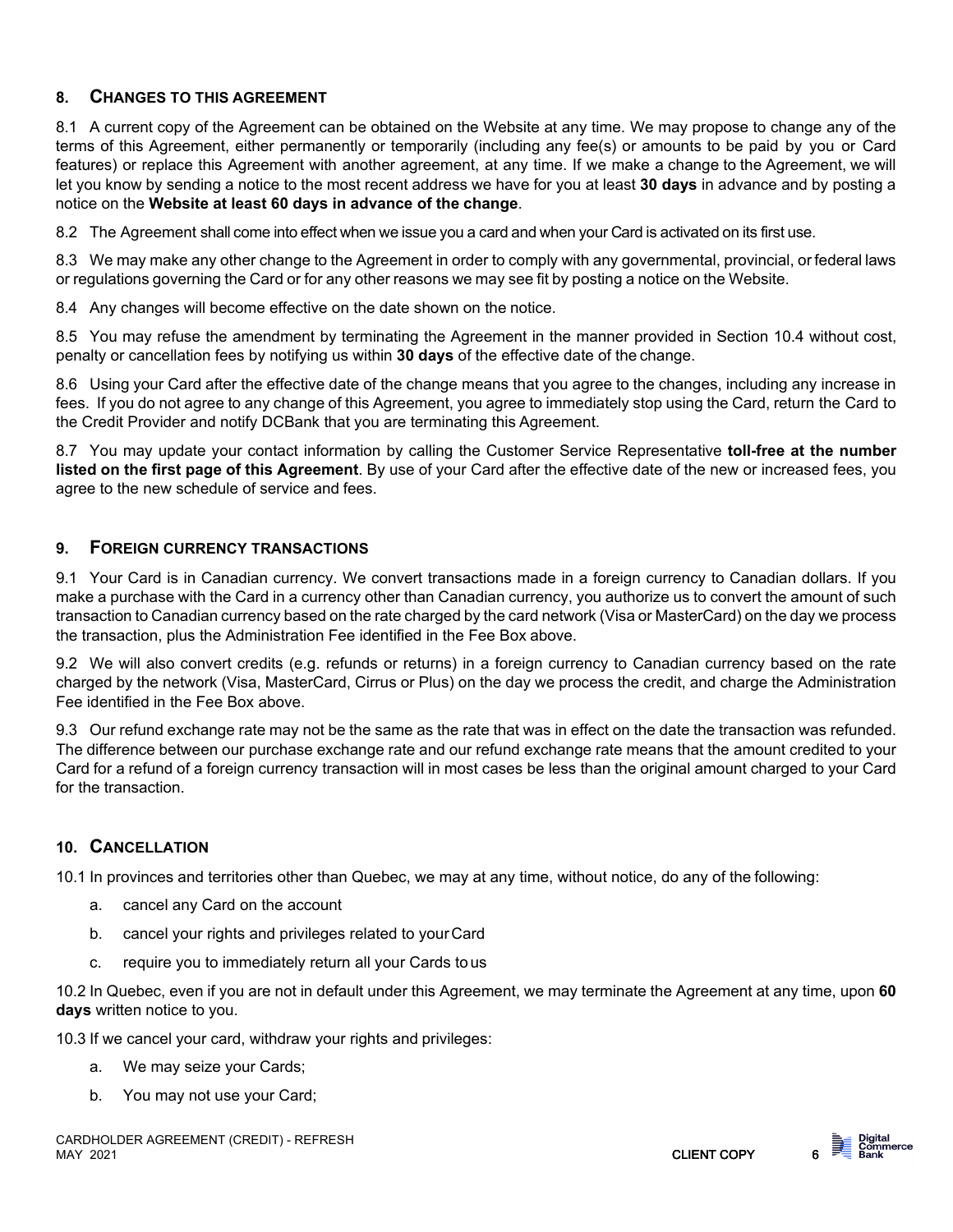- c. You must destroy your Card;
- d. You must immediately repay any amount that exceeds the Funds Available and any applicable fees;
- e. You may pay the legal fees and expenses we incur to recover the amounts you owe us.

10.4 You may at any time terminate this Agreement and any Card by returning your Card to DCBank or Credit Provider. Despite any termination of this Agreement, you must fulfill all of your obligations under this Agreement, and you remain responsible for any use of your Card even after the Card is terminated or expires.

# **11. ABOUT YOUR PERSONAL INFORMATION**

11.1 Personal information is information that identifies you as an individual. It includes not only your name and address, age and gender, but also your personal financial records, identification numbers, including your social insurance number, personal references and employment records.

11.2 In the course of providing the Card, we will collect and use your personal information to confirm your identity, obtain a credit report, provide Card services to you, provide notifications, and communicate with you by telephone or writing. We may also use your personal information to report to any governmental body or agency, a credit bureau or to a third-party collection agency, and to collect any amounts you owe us.

11.3 Except as required by law or for the purposes of this Agreement, we will protect the confidentiality of your personal information and will not disclose your personal information without your consent. You may withdraw your consent to such use at any time by notifying us in writing. In the event you refuse to consent to our use of your information, and that as a consequence, we may no longer serve you, you must return your Card to DCBank. We will cancel your Card and the return of any Funds Available will be governed by your Credit Provider agreements.

11.4 Calls to a Customer Service Representatives may be monitored and/or recorded for quality purposes.

**11.5** We are committed to respecting the privacy of your information and we will not collect, use or disclose your information in a manner that is inconsistent with the Privacy Code available at **[www.dcbank.ca.](http://www.dcbank.ca/)**

## **12. POLITICALLY EXPOSED PERSON**

12.1 By signing this Agreement, you certify to DCBank that you are not a Politically Exposed Foreign Person, or Politically Exposed Canadian Person or Head of an International Organization and that you are applying for a Card on your own behalf and not on behalf of any other person.

# **13. ELECTRONIC COMMUNICATIONS**

13.1 If your consent is required by applicable law and you provide us with your consent, we may provide any information relating to your Card electronically, including over the internet, through online or mobile banking or to any email address that you have provided for this purpose.

13.2 If you have provided us with an email address or cellular phone number capable of receiving text/SMS messages, it means that you agree that we can send you messages by text/SMS messages. Information sent via text/SMS messages may contain personal information and that it is your responsibility to ensure that the numbers you provided are secure and under your control. If you would like to discontinue Email or text/SMS messaging, you may do so by contacting us. If the email addresses or cellular numbers you provided are invalid, cease to be active, or bounce back messages indicating the applicable email or phone account is not able to receive messages, we will have no obligation to try to contact you through other means to obtain a valid and operating email address or cellular number. Any cost incurred by you as a result of receiving email messages or text/SMS messages are your responsibility.

13.3 For legal purposes, documents that you have received electronically will be considered to be "in writing" and to have been signed and/or delivered by DCBank. We may rely upon and treat as duly executed and binding on you any electronically authenticated document that we receive from you or which appears to have been sent by you.

#### **14. IF YOU HAVE A PROBLEM WITH A MERCHANT**

14.1 You agree that we will not be liable to you for any loss, damages or expenses whatsoever due to:

any of your instructions not being sufficiently clear;

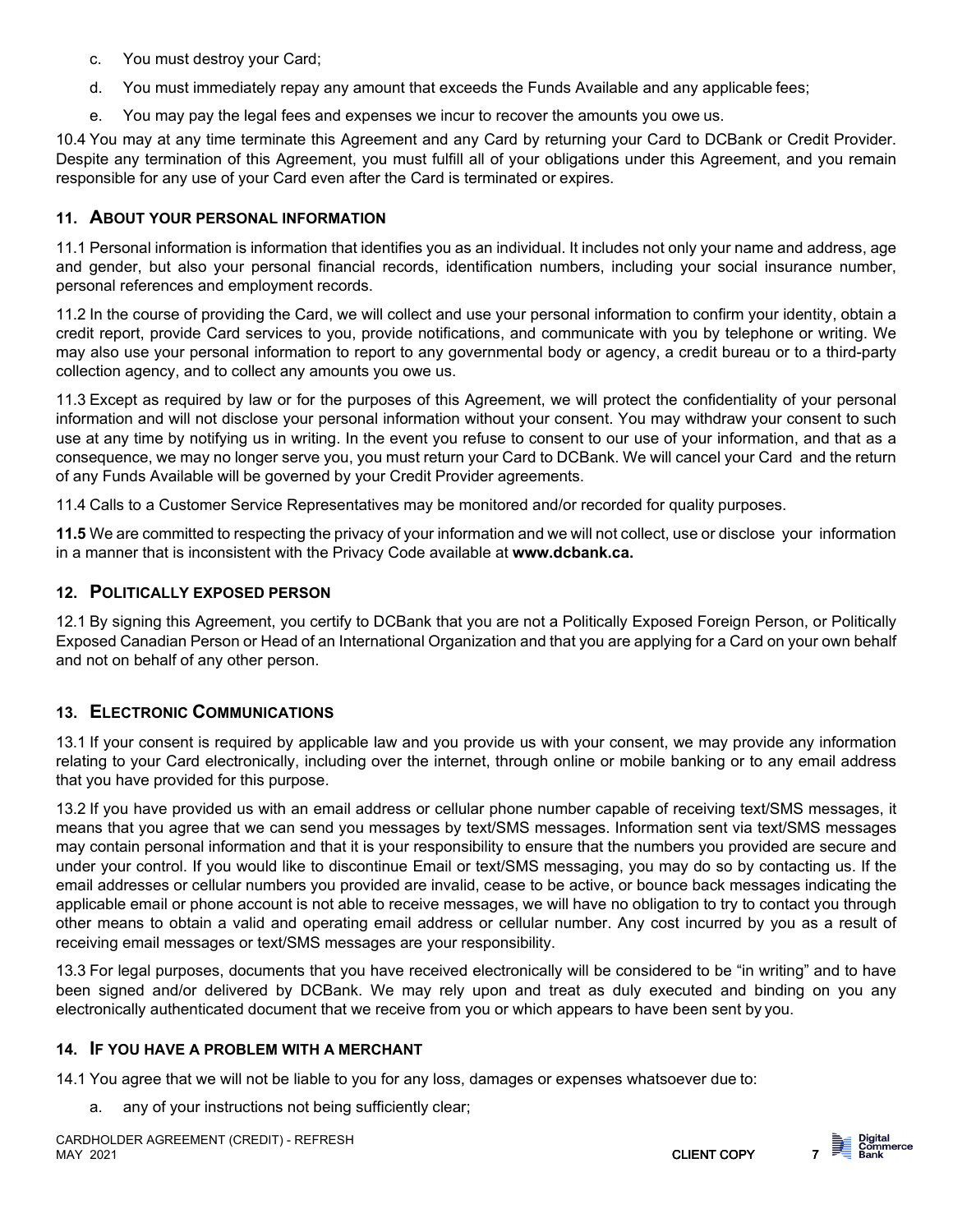- b. any failure by you to provide correct information;
- c. any failure due to events outside our reasonable control, including the failure, error, malfunction or technical problems related to systems or equipment;
- d. any system failure or industrial dispute;
- e. any ATM refusing to, or being unable to, accept your Card;
- f. any problem you have with a merchant, including a merchant's refusal; to accept our Card or to provide a good or a product;
- g. the lack of suitability or quality of any goods or services purchased from retailers through the use of theCard;
- h. an ATM's failure to dispense cash;
- i. our taking of any action required by any government under federal or provincial law or court order;
- j. anything specifically excluded or limited elsewhere in this Agreement; or
- k. any breach or violation of this Agreement by you.

14.2 Except in Quebec, we will not be liable for any claims whatsoever, including claims for personal injury, death, damage to property or economic loss, howsoever caused, arising from the use of the Card, negligence on our part, breach of contract or any other tort or cause of action at common law, in equity or by statute.

14.3 You agree that our aggregate liability to you in respect of all causes of action arising under this Agreement or in connection with a Card shall be limited to the Card fees incurred in the previous 12-month period.

14.4 Except for any cardholder residing and domiciled in the province of Quebec, with respect to any action or claim related, directly or indirectly, to a complaint or inquiry, you agree that joinder or consolidation of any action with the action or actions of any other persons is not permitted and you will not request and will oppose any such joinder or consolidation. Furthermore, you agree not to commence or participate in any class action either as a representative plaintiff or as a member of a plaintiff if the class action involves directly or indirectly any complaint or inquiry arising out of or related to this Agreement.

14.5 Information sent over the Internet may not be completely secure and the Internet and related online systems may not function at all times. Accordingly, we are not responsible for any loss or damages that you may incur if a third party obtains

access to your confidential information transmitted over the Internet or if you are temporarily unable to access your information pertaining to the Funds Available.

# **15. IF YOU HAVE A COMPLAINT OR INQUIRY**

If you have a complaint or inquiry about any aspect of your Card or accessing the Funds Available, **please call the Customer Service Representative toll-free at the number listed on the first page of this Agreement. You may also call a DCB customer service representative at the DCB Customer Service number listed on the first page of this Agreement**.

If you have a complaint, we encourage you to let us know and give us the opportunity to resolve the issue. A copy of DCBank's complaint and dispute resolution procedure is available on the DCBank website and can be directly accessed here: [https://www.dcbank.ca/legal/resolving-complaints/.](https://www.dcbank.ca/legal/resolving-complaints/) We will do their best to resolve your complaint or inquiry. If for some reason we are unable to do so to your satisfaction, you may refer your inquiry or concern to the ADR Chambers Banking Ombuds Office at 1-800-941-3655 for resolution.

You may also communicate the complaint or inquiry to: **Financial Consumer Agency of Canada, 427 Laurier Avenue West, 6th Floor, Ottawa, ON, K1R 1B9**, Tel: **1-866-461-3222**.

# **16. OTHER TERMS**

#### 16.1 Entire Agreement

This sets out the entire agreement between the parties with respect to the services provided by DCBank for the use of the Card. This Agreement replaces all prior agreements and understandings between the parties with respect to the Card.

#### 16.2 Severability

If any term of this Agreement is found by a court to be illegal or not enforceable, all other terms will still be in effect.